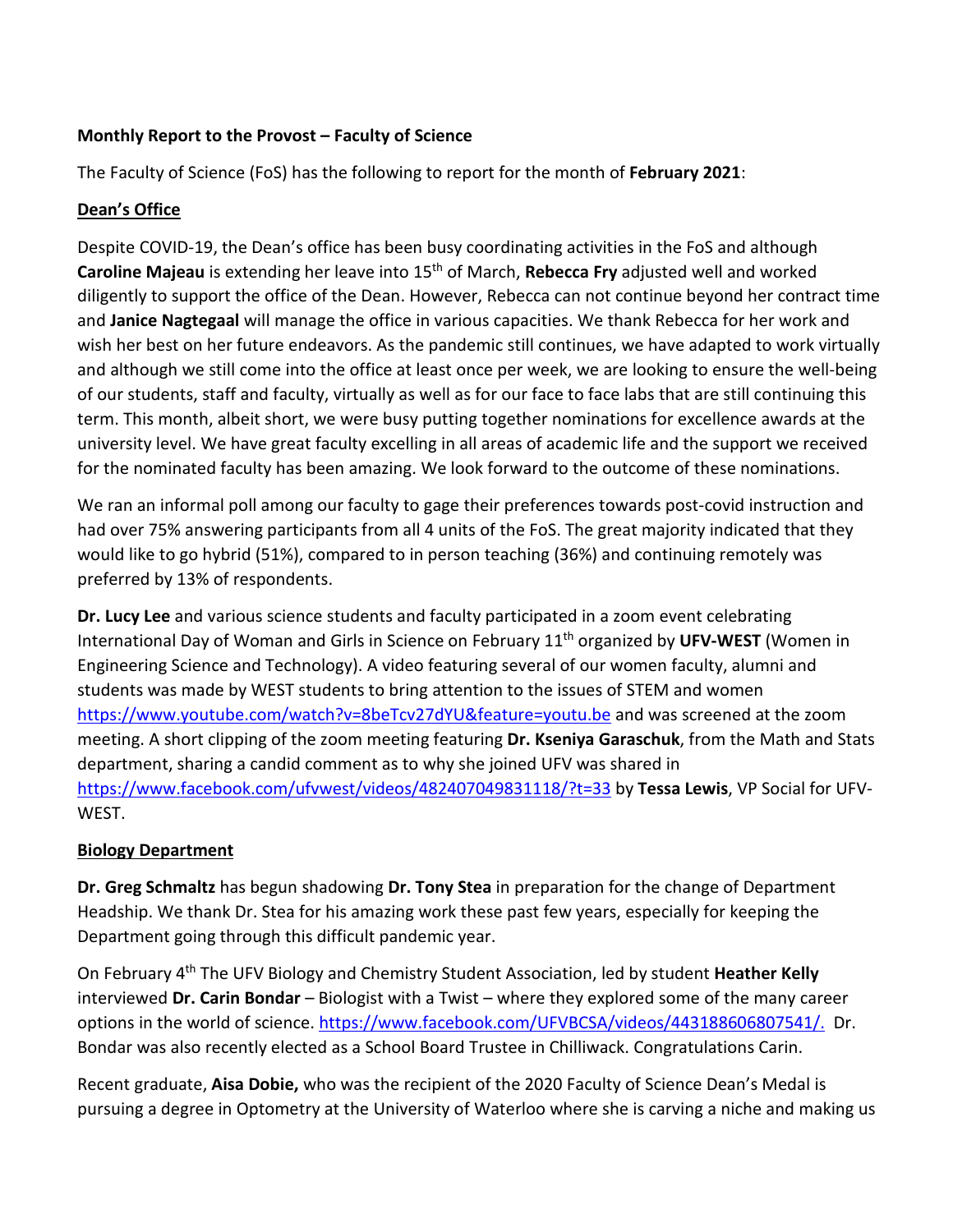proud. She was featured recently in the UW Optometry Newslette[r https://uwaterloo.ca/optometry](https://linkprotect.cudasvc.com/url?a=https%3a%2f%2fuwaterloo.ca%2foptometry-vision-science-newsletter%2finsight-newsletter-winter-2021%2ffeature%2fq-first-year-class-president-aisa-dobie&c=E,1,LicUN9epHyzUp4q6MPeRM5ok_1oI8GZJV2pxZwkUCjZwxgx5lvWr3b0uMi4nxM8phe2m54R_TeupXZIAHwup-SHK6opF1xr1epB6AStMxyy8UUkbdT2OEPgEOPs,&typo=1)[vision-science-newsletter/insight-newsletter-winter-2021/feature/q-first-year-class-president-aisa-dobie](https://linkprotect.cudasvc.com/url?a=https%3a%2f%2fuwaterloo.ca%2foptometry-vision-science-newsletter%2finsight-newsletter-winter-2021%2ffeature%2fq-first-year-class-president-aisa-dobie&c=E,1,LicUN9epHyzUp4q6MPeRM5ok_1oI8GZJV2pxZwkUCjZwxgx5lvWr3b0uMi4nxM8phe2m54R_TeupXZIAHwup-SHK6opF1xr1epB6AStMxyy8UUkbdT2OEPgEOPs,&typo=1) 

**Dr. Justin Lee** has created an instrument booking website to coordinate usage of equipment in the Biology labs. [https://thecurateddesignst.wixsite.com/ufvbiologylabs.](https://thecurateddesignst.wixsite.com/ufvbiologylabs) This is necessary as research is beginning to ramp up and we need to coordinate the many students and researchers needing to access the instruments but we still need to keep safety at the forefront.

**Dr. Alida Janmaat** was part of the organizing committee for the Professional Pest Management Association of British Columbia Annual Symposium which was held virtually from Feb 18-19.

UFV was well represented at this symposium: **Jade Sherwood**, UFV Agriculture student, gave a great presentation in the student competition: "Preliminary evidence for enemy risk effects on SWD from *Leptopilina japonica*". **Dr. Sandra Gillespie** gave an invited presentation on "Pathogens, parasites and invaders and resource limitation: Challenges facing wild bumblebees in agroecosystems in the Fraser Valley."

## **Chemistry Department**

With COVID-19 still affecting our day-to-day activities, the Program Review for the Chemistry department has been postponed. The external reviewers will now visit the department in May 2022.

On February 12th, Chemistry student **Connor Frey** was awarded the CIC 2nd Year Award in Chemistry for 2019-2020 on his outstanding academic accomplishments in Chemistry by the Chemical Institute of Canada (CIC). Congrats Connor, you make us proud!

Congratulations also goes out to **Dr. Golfam Ghafourifar** on the birth of her second child. Her beautiful daughter Nava, joined our growing FoS family this January, a bit earlier than her expected due date in February, but both mom and daughter are doing well. We are thrilled for them for this beautiful addition to our UFV family.

#### **Mathematics & Statistics Department**

Two faculty members from the Math & Stats department were successful as 2 of 3 inaugural Open Education Faculty Fellows (OEFF) program. Drs. **Kseniya Garaschuk** and **Shaun Sun** will each receive funding to hire an Open Educational Resource student assistant to assist in their respective projects. See <https://libguides.ufv.ca/OpenEducationFacultyFellows/faculty-profiles>

**Dr. Garaschuk** continues to be active as chief editor of Crux Mathematicorum, a publication of the Canadian Mathematical Society. The January 2021 issue, Volume 47(1), includes a new column about "Explorations of Indigenous Mathematics" that was facilitated by Kseniya and the new cover was designed by student **Rebekah Brackett**.

<https://cms.math.ca/publications/crux/issue/?volume=47&issue=1>

A Search Advisory Committee (SAC) has been struck and the call for candidates has been made to find the next Head of the Department as **Dr. Ian Affleck**'s second term will be coming to an end this summer.